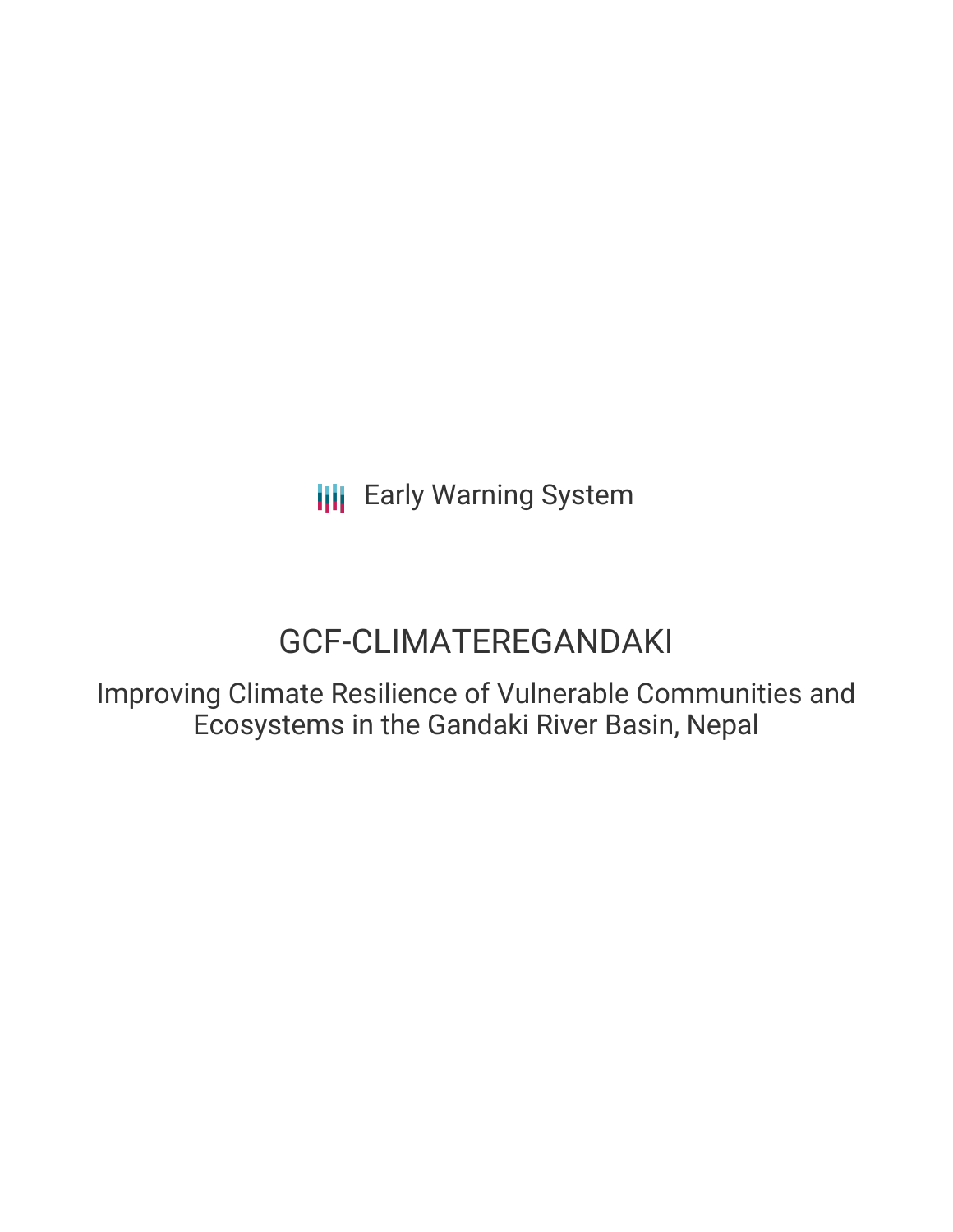

Improving Climate Resilience of Vulnerable Communities and Ecosystems in the Gandaki River Racin, Nonal

### **Quick Facts**

| <b>Countries</b>               | Nepal                                                 |
|--------------------------------|-------------------------------------------------------|
| <b>Specific Location</b>       | Gandaki River Basin                                   |
| <b>Financial Institutions</b>  | Green Climate Fund (GCF)                              |
| <b>Status</b>                  | Proposed                                              |
| <b>Bank Risk Rating</b>        | B                                                     |
| <b>Voting Date</b>             | 2020-08-18                                            |
| <b>Borrower</b>                | International Union for Conservation of Nature (IUCN) |
| <b>Sectors</b>                 | <b>Climate and Environment</b>                        |
| <b>Investment Type(s)</b>      | Grant                                                 |
| <b>Investment Amount (USD)</b> | \$27.40 million                                       |
| <b>Project Cost (USD)</b>      | \$32.72 million                                       |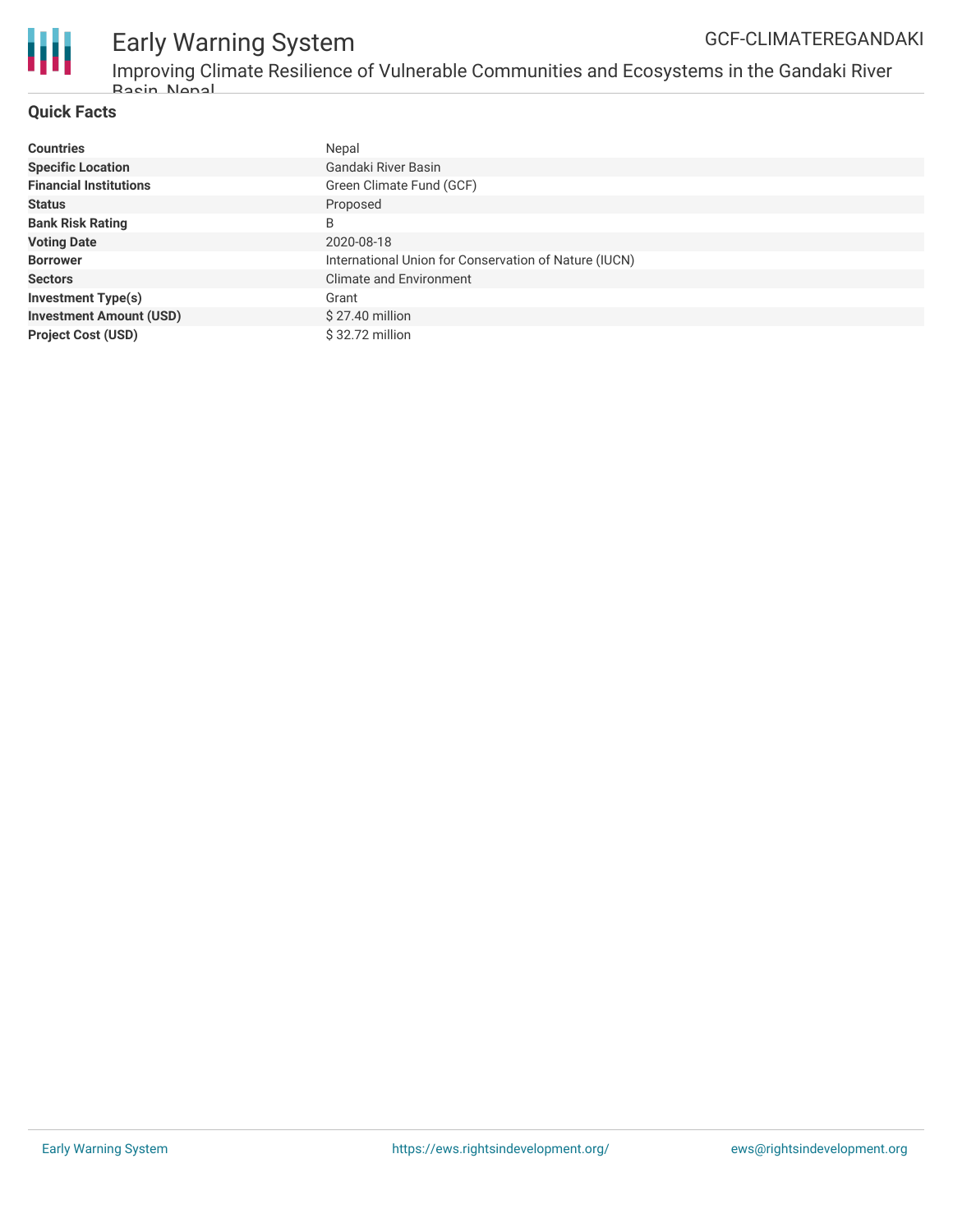

### Early Warning System GCF-CLIMATEREGANDAKI

Improving Climate Resilience of Vulnerable Communities and Ecosystems in the Gandaki River Basin, Nepal

### **Project Description**

According to the bank's documents, the proposed project "aims to mainstream and operationalise a sustainable river-basin approach for watershedmanagement to achieve resilience of climate vulnerable communities and ecosystems in the Gandaki River Basin.This will be achieved through the planning and implementation of climate change adaptation measures acrossimpacted ecosystems and communities both upstream and downstream across the landscape. The traditionaldistrict and municipality (political/administrative boundary) based approach applied over the past 50 years in Nepalis being changed through this project by bringing in climate-resilient development and management at a moreholistic river basin-wide level that cuts across political/administrative boundaries. On completion in 2026, theGandaki River Basin will be used as a model to showcase how climate-resilient development in large river basinscan occur throughout Nepal."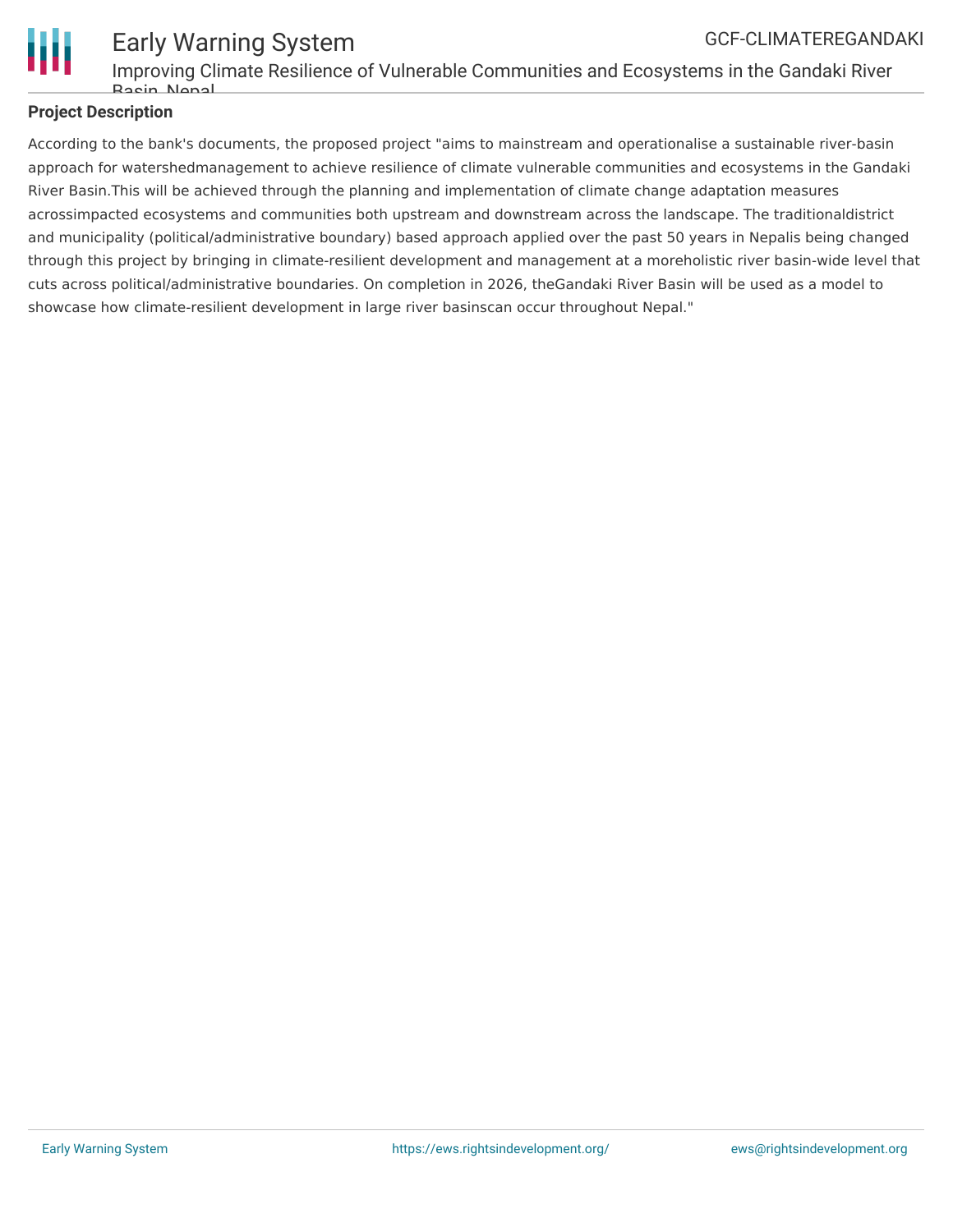

Improving Climate Resilience of Vulnerable Communities and Ecosystems in the Gandaki River Racin, Nonal

### **Investment Description**

• Green Climate Fund (GCF)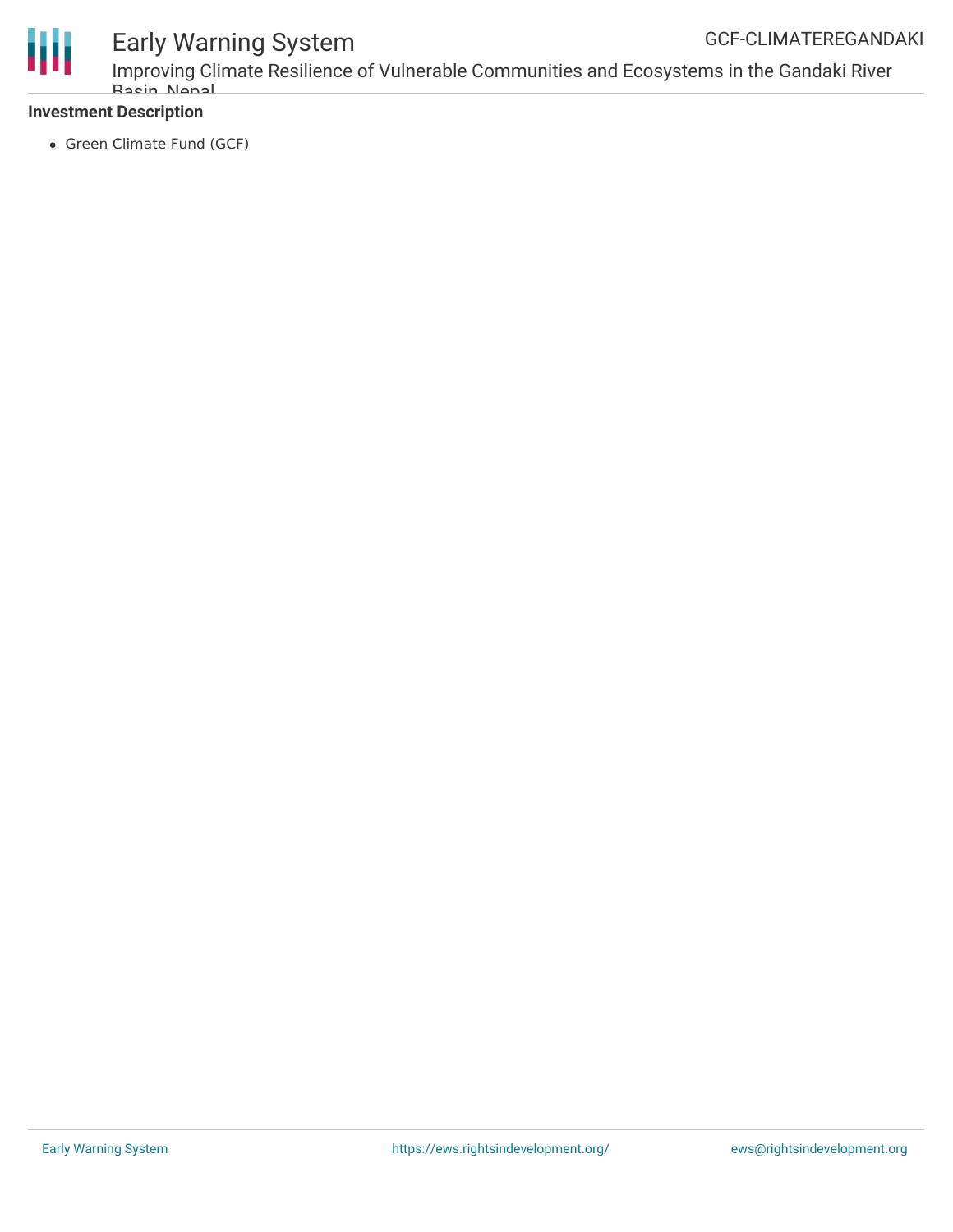

Improving Climate Resilience of Vulnerable Communities and Ecosystems in the Gandaki River Basin, Nepal

### **Contact Information**

Executing Entity: Government of Nepal - Ministry of Forests and Environment

### **ACCESS TO INFORMATION**

Requests for project information may be submitted using the IDP Request for Information by email to: [disclosure@gcfund.org](mailto:disclosure@gcfund.org).

You can also submit an information request using this online form: <https://www.greenclimate.fund/about/disclosure/form>. Additionally, if information requested is denied, an appeal can be filed to the Information Appeals Panel: [iap@gcfund.org](mailto:iap@gcfund.org). You can learn more about the Information Appeals Panel at: <https://www.greenclimate.fund/about/disclosure/appeals>**.**

### **ACCOUNTABILITY MECHANISM OF GREEN CLIMATE FUND**

The Independent Redress Mechanism (IRM) addresses complaints by people who believe they are negatively affected or may be affected by projects or programmes funded by the Green Climate Fund (GCF). The complainant can raise issues related to any of GCF's policies and procedures, including those relating to social and environmental issues, indigenous peoples, gender, and information disclosure, among others. If you submit a complaint to the IRM, it may seek to address the issues raised by facilitating problem solving or conducting a [compliance](https://irm.greenclimate.fund/about-the-irm/how-we-work) process. You can learn more about the Independent Redress Mechanism and how to file a complaint at <https://irm.greenclimate.fund/>.

You can access a video about the IRM (English) at: <https://youtu.be/1LanbriVhfs>.

A brochure about the IRM can be accessed in English, French, Spanish, Portuguese, Arabic, Mandarin, Mongolian, Vietnamese, Russian, Ukrainian, Korean, German, and Kiswahili at: <https://irm.greenclimate.fund/>.